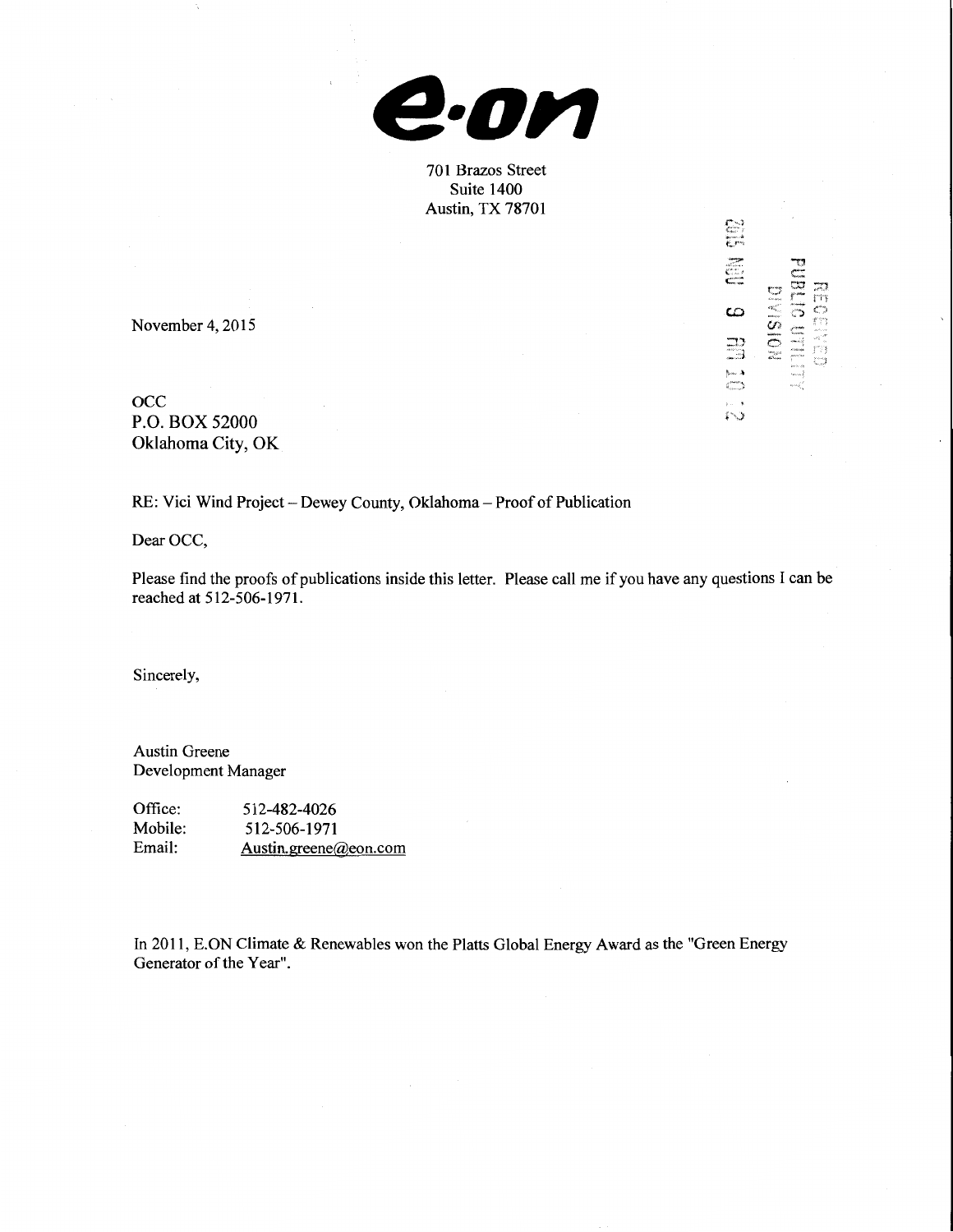## **PROOF OF PUBLICATION**

## Dewey County, State of Oklahoma

## Legal Notice

Dr. Maria Laubach, of lawful age, being duly sworn and authorized, says that she is Publisher of The Dewey County Record, a weekly newspaper published in the town of Seiling, Dewey County, Oklahoma, a newspaper qualified to publish Legal Notices, advertisements and publications as provided in Section 106 of Title 25, Oklahoma Statutes 1971, as amended, and complies with all other requirements of the laws of Oklahoma with reference to legal publications.

That said notice a true copy of which is attached hereto, was published in the regular edition of said newspaper during the period and time of publication and not in a publication and not in a supplement, on the following dates:

Publication Thursday, November 5, 2015

Signature



. . MARIE Clanne Helen

*<sup>1</sup>*lh!'" My Expires Septembe Notary Public Commission #15008854

Cost of Publication \$237.35

Publisher's Address: The Dewey County Record P.O. Box 117 Seiling, OK 73663

## **Legal Notice**

*Published in The Dewey County Record on Thursday, Nov. 5, 2015* 

E·On 701 Brazos Street Suite 1400 Austin, TX 78701

Vici Wind Farm-Dewey County, Oklahoma

Oklahoma Corporation Commission P.O. BOX 52000 Oklahoma City, OK 73105 Attn: Fairo Mitchell Chief of Energy & Water

RE: WIND ENERGY DEVELOPER NO. TICE OF INTENT TO CONSTRUCT WIND ENERGY FACILITY.

Wind Energy Facility Project Name: Vici Wind Farm, LLC

Dear Commission:

Vici Wind Farm. LLC is a wind energy developer and we are sending you this letter pursuant to SB 808, Notice of Construction. On approximately December 1st, 2015 (i.e. thirty-one days after the dale of this letter or later), we intend to begin construction of a wind energy facility ("Project").

was made on August II, 2015. A summary

of the FAA form 7460· I filings for each wind turbine tower location within the Project boundary 1s attached as Exhibit A. Exhibit B to this letter presents a map indicating the Project boundary.

In accordance with the notification re· quirements of SB 808, notice of intent to construct will also be subsequently provided to the Dewey County Board of Commission· ers. No project facilities are located within an incorporated area of a municipality and thus no additional notice is required under SB 808.

If you have any questions about this fil· ing, you can reach me at 512·506·1971 or at Austin.greene@eon.com

Thank.you. Austin Greene Development Manager<br>Austin greene@eon.com

Exhibit-A Vici Wind Farm, LLC Summary FAA Form 7460 - I Filed Wind Turbine Locations Project Summary: EC&R - 000336460-15

The most recent FAA form 7460·1 filing

Notice of Proposed Construction or Alteration - Off Airport Add a new Case Off Airport - Desk Reference Guide V\_2015.3.0

Add a new Case Off Airport for Wind Turbines -- Met Towers -- Desk Reference Guide V\_2015.3.0 Project Name: EC&R·000336460.15

Project Summary

| Structure                                     | City, State | lat/ long                       |
|-----------------------------------------------|-------------|---------------------------------|
| WTC01<br>Work In Progress<br>2015-WTW-7557-0E | Vici, OK    | 36° 4' 15.01"<br>99 9' 8.27"    |
| WTG02<br>Work in Progress<br>2015-WTW-7558-OE | Vici. OK    | 36° 3' 56.96"<br>99° 13' 046'   |
| WTG03<br>Work in Progress<br>2015-WTW-7559-0E | Vici, OK    | 36° 2' 42.35"<br>99° 11' 38.24" |
| WTG04<br>Work in Progress<br>2015-WTW-7560-OE | Vici, OK    | 36° 4' 0.57"<br>90° 13' 16.54"  |
| WTG05<br>Work In Progress<br>2015-WTW-7561-0E | Vici., OK   | 36° 4' 14.04"<br>99° 9' 30.90"  |
| WIG06<br>Work In Progress<br>2015-WTW-7562-OE | Vici, CK    | 36° 2' 50.57"<br>99° 12' 48.77" |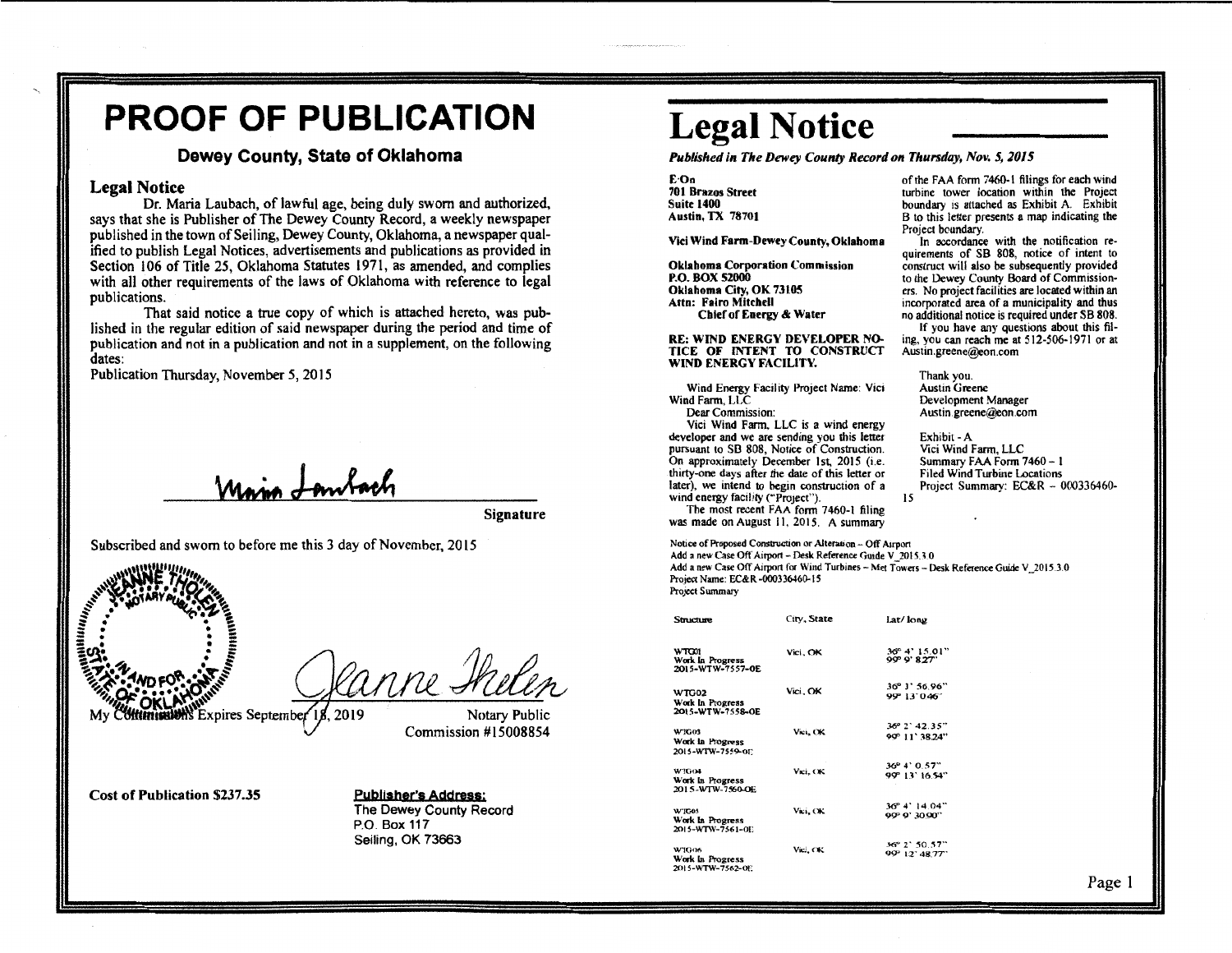|                                                                          |           |                                         |                                                          |           | 36° 2' 57.45"                         |                                                      |          | 36° 5' 5.29"                                                                            |
|--------------------------------------------------------------------------|-----------|-----------------------------------------|----------------------------------------------------------|-----------|---------------------------------------|------------------------------------------------------|----------|-----------------------------------------------------------------------------------------|
| WTG07<br>Work in Progress<br>2015-WTW-7563-OE                            | Vict. OK  | 36° 3' 48.15"<br>99° 12' 15.46"         | WTG27<br>Work In Progress<br>2015-WTW-7583-OE            | Vici, OK  | 99° 8' 29.48"                         | W1048<br>Work In Progress<br>2015-WTW-7604-OE        | Vici, OK | 99' 13' 1.05"                                                                           |
| WTG08<br>Work In Progress<br>2015-WTW-7564-OE                            | Vici, OK  | 36° 2' 51.21"<br>99" 9" 54.35"          | <b>WTG28</b><br>Work In Progress<br>2015-WTW-7584-OE     | Vei, CK   | 36° 2' 41.86"<br>99° 12' 22.93"       | W1G49<br>Work In Progress<br>2015-WTW-7605-OE        | Vici, OK | 36° 5' 6.55"<br>99° 10' 45.30"                                                          |
| WTG09<br>Work in Progress<br>2015-WTW-7565-OE                            | Vici, OK  | 36° 3' 55.15"<br>99° 12' 0.97"          | <b>WTG29</b><br>Work In Progress<br>2015-WTW-7585-0E     | Vici. OK  | 36° 2' 49.26"<br>99° 13' 15.58"       | <b>WTG50</b><br>Work In Progress<br>2015-WTW-7606-OE | Vici, OK | 36° 5' 4.00"<br>99° 8' 58.45"                                                           |
| WTG 10<br>Work in Progress<br>2015-WTW-7566-OE                           | Vici, OK  | $36^{\circ}5'1.36''$<br>99° 12' 5.30"   | WTG30<br>Work In Progress<br>2015-WTW-7586-OE            | Vici, OK  | 36° 4' 7.07"<br>99° 11' 19.79"        | WTG51<br>Work In Progress<br>20) 5-WTW-7607-OE       | Vici, OK | 36° 5' 4.88"<br>99° 12' 33.90"                                                          |
| WTG11<br>Work in Progress<br>2015-WTW-7567-OE                            | Vici, OK  | $36^{\circ}$ 4' 6.43"<br>99° 11' 33.13" | WR331<br>Work in Progress<br>2015-WTW-7587-OE            | Vict., OK | 36° 2' 48.93"<br>99° 13' 231"         | <b>WTG52</b><br>Work in Progress<br>2015-WTW-7608-OE | Vici, OK | 36° 5' 6.32"<br>99° 9' 12.05"                                                           |
| <b>WTG12</b><br>Work in Progress<br>2015-WTW-7568-OE                     | Vici. CK  | 36° 3' 57.50"<br>99" 12' 46.51"         | WTG32<br>Work In Progress<br>2015-WTW-7588-OE            | Vici, CK  | 36° 5' 6.59"<br>9ዎ 10' 15.31"         | WTG53<br>Work In Progress<br>2015-W1W-7609-OE        | Vici, OK | $36^{\circ}5^{\circ}5.31^{\prime\prime}$<br>99 8' 23.71"                                |
| WTG13<br>Work In Progress<br>2015-WTW-7569-OE                            | Vici, CK  | 36° 2' 52.77"<br>99" 10' 14.06"         | WTG33<br>Work In Progress<br>2015-WTW-7589-OE            | Vici, OK  | 36" 4" 6.41"<br>99° 11' 47.13"        | <b>WTG54</b><br>Wark in Progress<br>2015-WTW-7610-OE | Vici, OK | 36° 2' 55.70"<br>99° 10' 30.26"                                                         |
| WTG 14<br>Work in Progress<br>2015-WTW-7570-0E                           | Vici, OK  | 36° 2 50.08"<br>99° 12' 35.50"          | WTG34<br>Work In Progress<br>2015-WTW-7590-OE            | Vici, OK  | 36° 4' 54.90"<br>99 8' 38.48"         | WTG55<br>Wark In Progress<br>2015-WTW-7611-OE        | Vici. OK | 36° 2' 46.29"<br>99" 8" 55.75"                                                          |
| WTG15<br>Work In Progress                                                | Vici, OK  | 36° 5' 6.340"<br>99 8' 6.19"            | WTG35<br>Work In Progress<br>2015-WTW-7591-OE            | Vici, OK  | 36° 4' 3.02"<br>99" 9" 43.55"         | <b>WTG56</b><br>Work in Progress<br>2015-WTW-7612-OE | Viti, OK | 36° 4' 1.74"<br>99 8' 8.36"                                                             |
| 2015-WTW-7571-OE<br><b>WTG16</b>                                         | Vici, OK  | $36^{\circ}$ 5' 5.53"<br>99" 13" 59.47" | W1036<br>Work In Progress<br>2015-WTW-7592-OE            | Vici, OK  | 36° 2' 43.37"<br>99° 11' 52.72"       | WTCS7<br>Work In Progress                            | Vici, OK | 36° 4' 55.56"<br>99° 13' 47.25"                                                         |
| Work In Progress<br>2015-WTW-7572-OE                                     | Vici. OK  | 36° 2' 42.48"                           | W1G37<br>Work In Progress<br>2015-WTW-7593-OF            | Vici, OK  | 36° 4' 16.21"<br>99° 11' 3.18"        | 2015-WTW-7613-0E<br><b>WIG58</b>                     | Vici, OK | 36° 4' 59.90"<br>99° 12' 2021"                                                          |
| WIG17<br>Work in Progress<br>2015-WTW-7573-OE                            |           | 99 8 13.18"<br>36° 2' 58.58"            | WTG38<br>Work In Progress                                | Vici, OK  | 36° 2' 55.87"<br>99°9'4138"           | Work In Progress<br>2015-WTW-7614-OE<br>WTG59        | Vici, CK | 36° 5' 5.95"                                                                            |
| WTG18<br>Work In Progress<br>2015-WTW-7574-OE                            | Vici., OK | 99' 9' 25.25"                           | 2015-WTW-7594-OE<br>WTG39                                | Vici, CK  | 36° 4' 6.22"<br>9ም 14' 6.45'          | Work In Progress<br>2015-WTW-7615-OE                 |          | 99° 10' 30.50"<br>$36^{\circ}$ 5' 0.61"                                                 |
| WTG19<br>Work in Progress<br>2015-WTW-7575-OE                            | Vici. CK  | 36° 3' 49.88"<br>99° 12' 29.30"         | Work In Progress<br>2015-WTW-7595-OE<br>WTG40            | Vici, OK  | 36° 2' 51.53"                         | WR:60<br>Work In Progress<br>2015-WTW-7616-OE        | Vici, OK | 99° 13' 19.91"                                                                          |
| <b>WTG20</b><br>Work In Progress                                         | Vici, CK. | $36^{\circ}5'164''$<br>99° 11' 50.75"   | Work in Progress<br>2015-WTW-7596-OE                     |           | 99°8'42.73"<br>$36^{\circ}$ 2' 42.11" | W1061<br>Work in Progress<br>2015-WTW-7617-0E        | Vici, CK | 36° 5' 6.25"<br>99° 12' 47.46"                                                          |
| 2015-WTW-7576-OE<br><b>WTG21</b><br>Work in Progress                     | Vici. OK  | $36^{\circ}3'3.35''$<br>99" 11" 1.05"   | <b>WTG41</b><br>Wark In Progress<br>2015-WTW-7597-0E     | Vici, CK  | 99° 11' 24.94"                        | WIG62<br>Work In Progress<br>2015-WTW-7618-0E        | Vici, CK | 36° 4' 55.39"<br>99° 9' 31.70"                                                          |
| 2015-WTW-7577-OE<br>WTG12<br>Work in Progress                            | Vici, CK  | 36° 2' 43.35"<br>99" 12' 6.95"          | WTO <sub>3</sub><br>Work in Progress<br>2015-WTW-7599-0E | Vici, OK  | 36°4'0.61"<br>99° 8' 37.64"           | WK353<br>Work In Progress<br>2015-WTW-7619-OE        | Vri, CK  | 36° 2' 15.69"<br>99° 12' 9.87"                                                          |
| 2015-WTW-7578-OE<br>WT023<br>Work in Progress<br>2015-WTW-7579-OE        | Vici, CK  | 36° 3' 1.00"<br>99° 10' 47.61"          | <b>WTG44</b><br>Work in Progress<br>2015-WTW-7600-OE     | Vici, OK  | 36° 4' 4.50"<br>99° 13' 34.74"        | WTG64<br>Work In Progress<br>2015-WTW-7620-OE        | Vici, OK | 36" 2' 13.17"<br>99° 12' 24.41"                                                         |
| <b>WTG24</b><br>Work In Progress                                         | Vici, CK  | 36° 4' 0.21"<br>99" 13' 51.48"          | $WTG-5$<br>Work in Progress<br>2015-WTW-7601-OE          | Vici, OK  | 36° 5' 5.51"<br>99° 13' 35'24"        | WTG65<br>Work In Progress<br>2015-WTW-7621-OE        | Vici, OK | 36° 2' 6.23"<br>99" 12" 38.26"                                                          |
| 2015-WTW-7580-OE<br>WIG2.5<br>Work In Progress                           | Vici. CK  | 36° 4' 1.27"<br>99° 8' 52.30"           | WTG46<br>Work in Progress<br>2015-WTW-7602-OE            | Vici, OK  | 36° 5' 2.82"<br>99° 11' 1.09"         | WTG66<br>Work In Progress<br>2015-WTW-7622-QE        | Vici, OK | 36° 2' 5.32"<br>99° 12' 54 12"                                                          |
| 2015-WTW-7581-OE<br><b>WTG26</b><br>Work in Progress<br>2015-WTW-7582-OE | Vici. CK  | 369.4" 0.62"<br>99°8'29.48"             | WT047<br>Work In Progress<br>2015-WTW-7603-OE            | Vict., OK | 36° 4' 16.28"<br>99° 10' 17.20"       |                                                      |          | https://oeaaa.faa.gov/oeaaa/external/userMgmt/permissionAction.jsp?action=showLoginForm |

Page 2